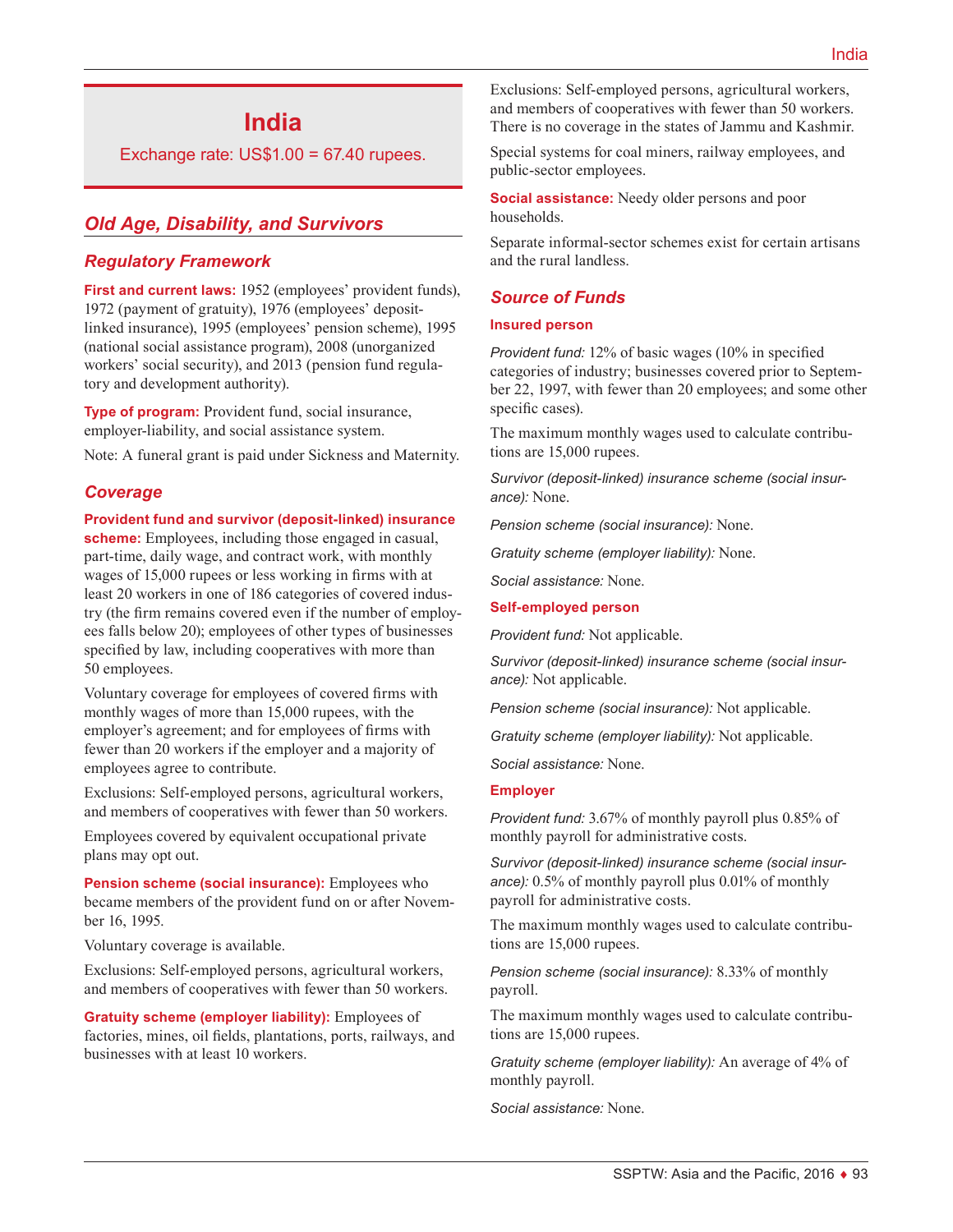#### **Government**

*Provident fund:* None.

*Survivor (deposit-linked) insurance scheme (social insurance):* None.

*Pension scheme (social insurance):* 1.16% of the insured's basic wages.

The maximum monthly wages used to calculate contributions are 15,000 rupees.

*Gratuity scheme (employer liability):* None.

*Social assistance:* The total cost.

#### *Qualifying Conditions*

#### **Old-age benefits**

*Old-age benefit (provident fund):* Age 58 and retired from covered employment; at any age if permanently emigrating, if covered employment ends involuntarily, on the termination of service under a voluntary retirement scheme, on changing employment from an establishment covered by the scheme to one that is not, or after two months of unemployment.

Drawdown payment: Partial drawdown is permitted before retirement for special purposes, including paying for life insurance, purchasing or building a home, loan repayment, a child's education or marriage, care costs for a serious illness, damage from a natural disaster, or costs relating to the onset of a disability.

Under certain circumstances, the full amount can be drawn down before age 58.

*Old-age pension (social insurance):* Age 58 with at least 10 years of coverage.

Deferred pension: The pension may be deferred up to age 60.

Partial pension: Age 58 with less than 10 years of coverage.

Early pension: Age 50 with at least 10 years of coverage.

Employment must cease.

*Old-age benefit (gratuity scheme):* Must have at least five years of continuous employment.

*Old-age pension (social assistance):* Age 60 and assessed as needy.

#### **Disability benefits**

*Disability benefit (provident fund):* Assessed with a permanent and total incapacity for normal work.

*Disability pension (social insurance):* Assessed with a permanent and total disability as the result of an occupational injury and has at least one month of contributions.

*Disability benefit (gratuity scheme):* Assessed with a disability caused by a disease or an accident.

*Disability pension (social assistance):* Aged 18 or older, needy, and with an assessed disability of at least 80%.

#### **Survivor benefits**

*Survivor benefit (provident fund):* Paid to named family members, other named beneficiaries, or legal heirs if the fund member dies before withdrawing the full account balance.

*Survivor (deposit-linked) insurance scheme (social insurance):* Paid to named beneficiaries, family members, or legal heirs if the fund member dies before withdrawing the full account balance.

*Survivor pension (social insurance):* Paid to a widow(er) and up to two children younger than age 25 (no limit with a total and permanent disability) if the deceased had at least one month of contributions, regardless of whether the deceased was employed or retired at the time of death.

The pension ceases on remarriage.

If there is no surviving widow(er) or orphan, the pension is paid to a named survivor or a dependent parent.

*Survivor benefit (gratuity scheme):* Paid if the insured dies as the result of an illness or an accident.

*Widow's pension (social assistance):* Paid to needy widows aged 40 or older.

*Survivor grant (social assistance):* Paid to needy households (under the National Family Benefit Scheme) when the primary breadwinner aged 18 to 64 dies.

### *Old-Age Benefits*

**Old-age benefit (provident fund):** A lump sum of total employee and employer contributions plus accrued interest minus drawdown payments is paid.

Drawdown payment: According to circumstances, the value of the minimum payment varies from one month of wages to total employee and employer contributions plus accrued interest minus previous drawdown payments.

**Old-age pension (social insurance):** A monthly pension is paid based on a member's pensionable service and wage.

The minimum monthly pension is 1,000 rupees.

Deferred pension: The basic pension is increased by 4% after one year of deferral; 8.16% after two years.

Partial pension: A lump sum of total employee and employer contributions plus accrued interest minus drawdown payments is paid.

Early pension: The basic pension is reduced by 4% for each year that retirement is taken before age 58.

Benefit adjustment: The pension is adjusted annually by the central government according to an actuarial evaluation.

**Old-age benefit (gratuity scheme):** A lump sum of 15 days of wages for each year of continuous service is paid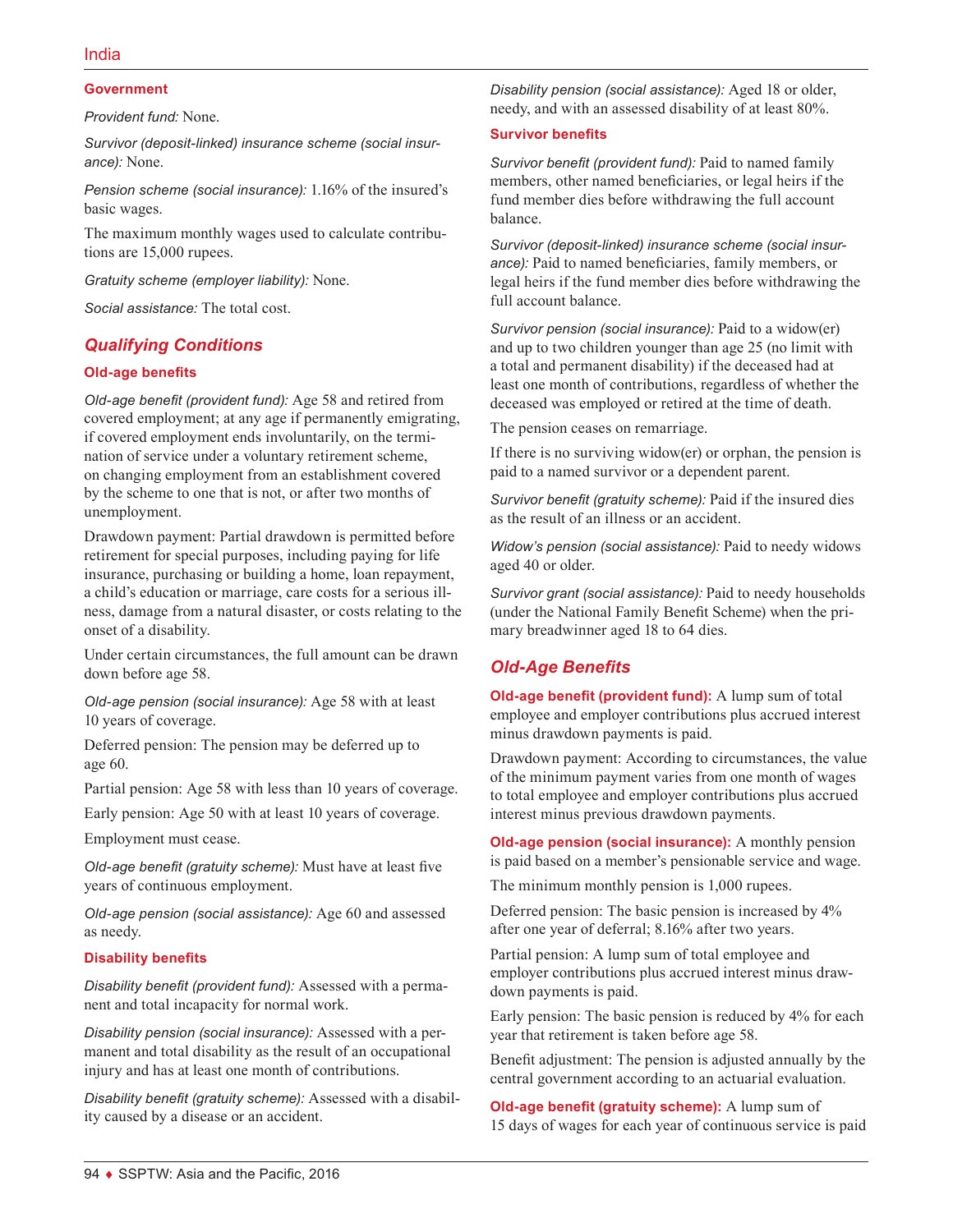(a reduced amount is paid for partial years exceeding six months).

The maximum lump-sum benefit is 400,000 rupees.

For seasonal employees, employers pay at the rate of seven days of wages for each season worked.

**Old-age pension (social assistance):** A basic pension of 200 rupees a month is paid if aged 60 to 79; 500 rupees if aged 80 or older. Additional amounts may be paid and vary by state.

#### *Permanent Disability Benefits*

**Disability benefit (provident fund):** A lump sum of total employee and employer contributions plus accrued interest minus drawdown payments is paid.

**Disability pension (social insurance):** A monthly pension is paid based on the member's pensionable earnings or a lump sum of total employee and employer contributions plus accrued interest.

The minimum monthly wages used to calculate benefits are 250 rupees.

The minimum monthly disability pension is 1,000 rupees.

Benefit adjustment: The pension is adjusted annually by the central government according to an actuarial evaluation.

*Disability benefit (gratuity scheme):* A lump sum of 15 days of the insured's last daily wage is paid for each year of continuous service before the disability began (a reduced amount is paid for partial years exceeding six months).

The maximum lump-sum benefit is 350,000 rupees.

For seasonal employees, employers pay the gratuity at the rate of seven days of wages for each season worked.

*Disability pension (social assistance):* A basic monthly pension of 300 rupees is paid; 500 rupees if aged 80 or older. Additional amounts may be paid and vary by state.

### *Survivor Benefits*

**Survivor benefit (provident fund):** A lump sum of total employee and employer contributions plus accrued interest minus drawdown payments is paid to a named survivor or split equally among all eligible family members.

Death grant: A lump sum of up to 2,000 rupees is paid.

**Survivor (deposit-linked) insurance scheme (social insurance**): A lump sum is paid of the average balance of

the deceased's provident fund account during the 12 months before death or during the period of membership, whichever is less.

The maximum lump-sum benefit is 600,000 rupees. The benefit is paid in addition to the provident fund survivor benefit.

**Spouse's pension (social insurance):** 50% of the old-age or disability pension the deceased received or was entitled to receive is paid.

The minimum monthly spouse's pension is 450 rupees.

**Orphan's pension (social insurance):** 25% of the spouse's pension is paid; 75% for full orphans.

The minimum monthly orphan's pension is 150 rupees (250 rupees for full orphans).

**Other eligible survivors (social insurance):** Up to 75% of the old-age or disability pension the deceased received or was entitled to receive is paid.

Benefit adjustment: The pension is adjusted annually by the central government according to an actuarial evaluation.

*Survivor benefit (gratuity scheme):* A lump sum of 15 days of the deceased's last daily wage is paid for each year of continuous service (a reduced amount is paid for partial years exceeding six months).

The maximum lump-sum benefit is 350,000 rupees.

When seasonal employees die, employers pay the gratuity at the rate of seven days of wages for each season worked.

*Widow's pension (social assistance):* A monthly pension of 300 rupees is paid; 500 rupees if aged 80 or older.

*Survivor grant (social assistance):* A lump sum of 20,000 rupees is paid.

### *Administrative Organization*

Ministry of Labour and Employment ([http://www.labour](http://www.labour.nic.in/) [.nic.in/](http://www.labour.nic.in/)) provides general supervision for most schemes.

Employees' Provident Fund Organisation ([http://www](http://www.epfindia.com/) [.epfindia.com](http://www.epfindia.com/)/) administers the provident fund program through regional, subregional, inspectorate, and subaccount offices.

Central Board of Trustees of the Employees' Provident Fund, through a tripartite body comprising representatives of government, employers, and employees, administers the funds.

Central and state authorities administer the gratuity scheme.

Ministry of Rural Development (<http://rural.nic.in/>) provides general supervision for social assistance schemes.

National Social Assistance Programme administers social assistance old-age pension, disability and survivor schemes.

# *Sickness and Maternity*

### *Regulatory Framework*

**First and current laws:** 1948 (employees' state insurance), 1995 (social assistance), and 2008 (unorganized workers' social security).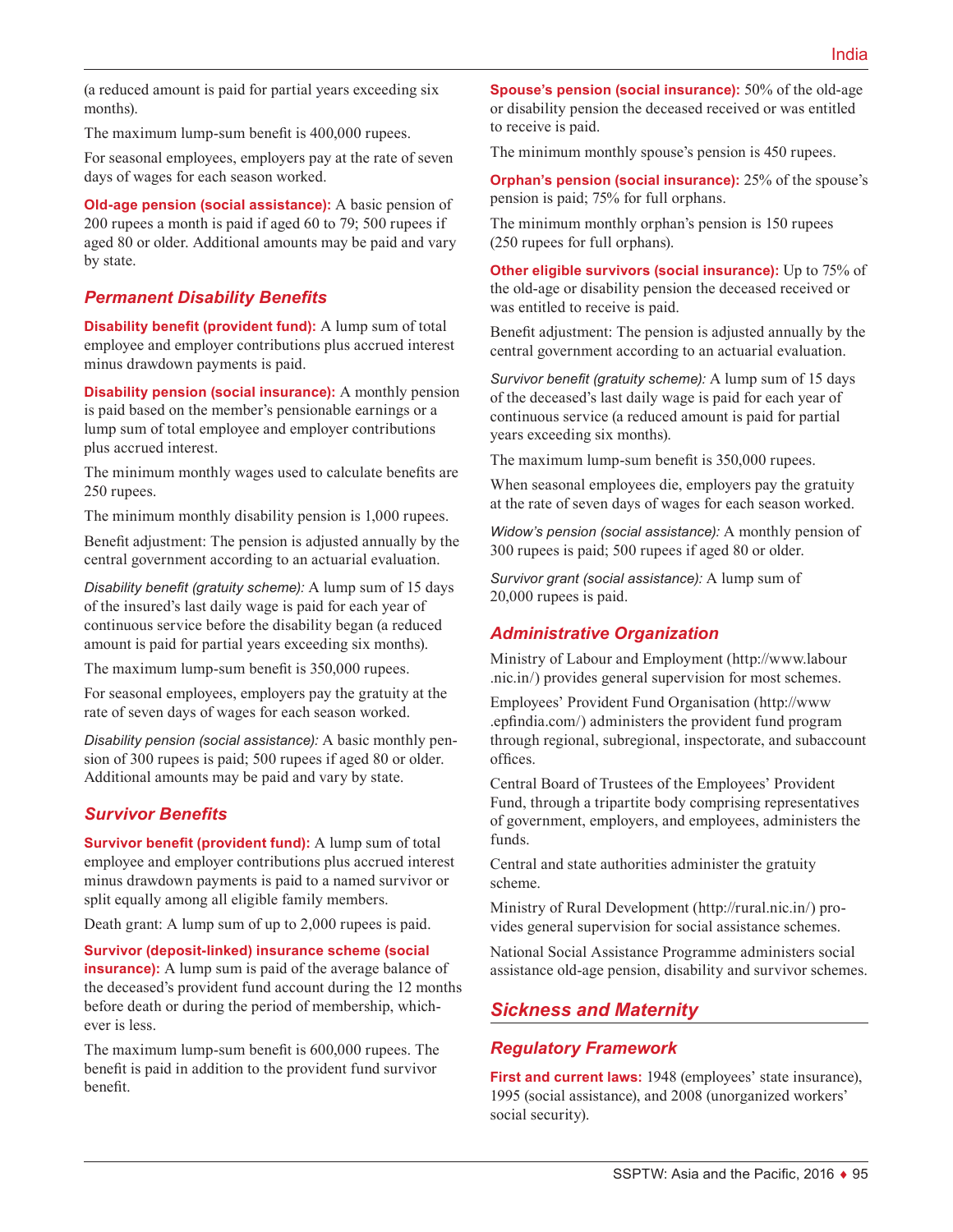**Type of program:** Social insurance and social assistance system.

Note: Under a 1961 law (Maternity Benefit Act), implemented in 1963, employers provide maternity benefits to employees in factories and establishments not covered by the Employees' State Insurance Act of 1948.

### *Coverage*

**Social insurance:** Employees earning from 137 rupees a day to 21,000 rupees a month (up to 25,000 rupees a month if disabled) and working in a factory or firm with at least 10 workers (20 workers in certain industries).

Employees working for government-run firms covered by equivalent private plans may opt out.

Coverage is being extended gradually, with 851 industrial centers currently covered. (The scheme has not been implemented in the state of Arunachal Pradesh.)

Voluntary coverage for medical benefits is available to previously insured retired persons with at least five years of contributions or who are permanently disabled due to work injury.

Exclusions: Self-employed persons, seasonal workers (less than seven months a year), agricultural workers, and workers in certain other sectors.

**Social assistance:** Needy women.

A national health insurance scheme covers qualified hospitalization and transport costs for needy individuals in most states.

Separate informal-sector schemes exist for certain artisans.

# *Source of Funds*

#### **Insured person**

*Social insurance:* 1% of wages.

The insured person's contributions also finance work injury benefits and the unemployment allowance.

Voluntarily insured persons pay a flat-rate of 10 rupees a month (medical benefits).

*Social assistance:* None.

#### **Self-employed person**

*Social insurance:* Not applicable.

*Social assistance:* None.

#### **Employer**

*Social insurance:* 3% of payroll.

The employer's contributions also finance work injury benefits and the unemployment allowance.

*Social assistance:* None.

#### **Government**

*Social insurance:* State governments pay 12.5% of the cost of medical benefits.

State government contributions also finance work injury medical benefits and the cost of necessary medical care for unemployment allowance beneficiaries and their dependents.

*Social assistance:* The total cost.

### *Qualifying Conditions*

**Cash sickness benefits (social insurance):** Must have been in insured employment for at least 78 days during a six-month period before the incapacity began, or 156 days during a two-year period if diagnosed with specified longterm diseases.

Extended sickness benefit: Younger than age 60, diagnosed with any of 34 malignant and long-term diseases, and has exhausted normal cash sickness benefits. Must have been in insured employment for at least 156 days during the last two years, with at least 78 days of contributions during a six-month period before the incapacity began.

**Cash maternity benefits (social insurance):** Must have been in insured employment for at least 70 days during two designated and consecutive six-month periods. Paid to an insured woman or the wife of an insured man.

Confinement grant: Paid to an insured woman or the wife of an insured man who gives birth in a health facility not registered with the Employees' State Insurance Corporation.

**Janani Suraksha Yojana maternity grant (social assistance):** Paid to needy women aged 19 or older who give birth in a government health facility.

**Medical benefits (social insurance):** Must be currently in insured employment or qualify for cash sickness benefits.

**Funeral grant (social insurance):** Paid when the insured dies.

### *Sickness and Maternity Benefits*

**Cash sickness benefit (social insurance):** 70% of the insured's average daily wage is paid after a two-day waiting period for up to 91 days in any two consecutive designated six-month periods.

80% of the insured's average daily wage for up to 124 days during a two-year period for specified long-term diseases.

Family planning (sterilization): 100% of the average daily wage is paid for seven days (men) or 14 days (women); may be extended if there are complications.

Extended sickness benefit: 80% of the insured's average daily wage is paid for 124 days; may be extended to 309 days under certain circumstances and up to two years with a recommendation from the medical board.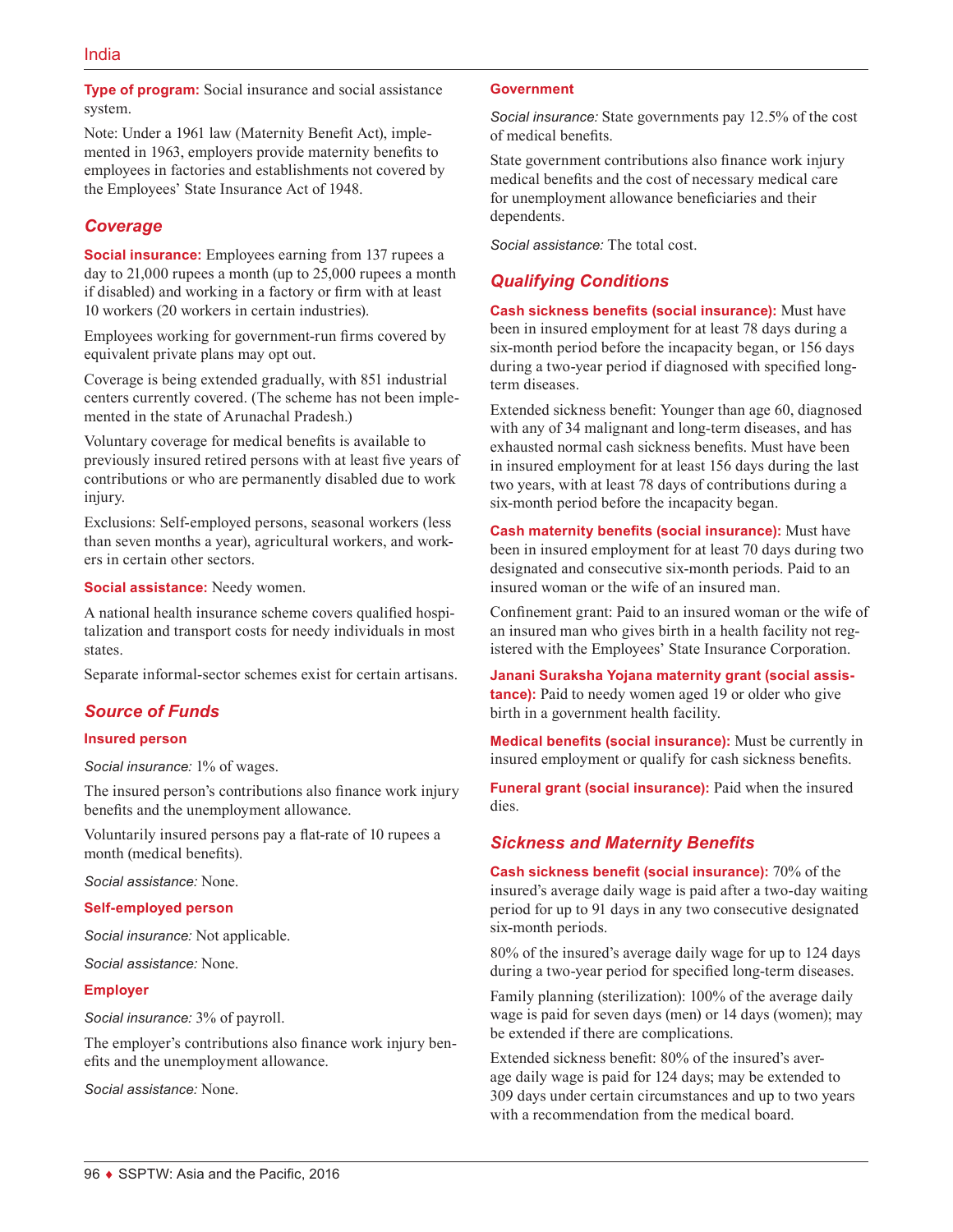**Cash maternity benefit (social insurance):** 100% of the insured's average wage, according to wage class, is paid for up to 26 weeks (including up to six weeks before the expected date of childbirth); 12 weeks for two or more children; six weeks in the case of a miscarriage. The benefit may be extended by four weeks for medical reasons.

The minimum daily benefit is 25 rupees.

Confinement grant: A lump sum of 5,000 rupees is paid.

**Janani Suraksha Yojana cash maternity grant (social assistance):** A lump sum of 600 rupees to 1,400 rupees is paid, depending on the geographic area. The grant is limited to two live births in states designated as high performing.

**Funeral grant (social insurance):** A lump sum of up to 10,000 rupees for the cost of the funeral is paid to the dependents or to the person who performs the last rites.

### *Workers' Medical Benefits*

Medical care is provided in different states through social insurance dispensaries and hospitals, state government services, or private doctors under contract. Benefits include outpatient treatment, specialist consultations, hospitalization, surgery and obstetric care, imaging and laboratory services, and transportation. Drugs, dressings, artificial limbs, aids, and appliances are provided free of charge.

Benefits are provided for three months to three years, according to the insured's contribution record.

### *Dependents' Medical Benefits*

Medical benefits for dependents are the same as those for the insured. Eligible dependents include a spouse, children up to age 21 (age 25 if a student, no limit if disabled or an unmarried daughter), a widowed mother, and dependent parents who meet an income test.

### *Administrative Organization*

Ministry of Labour and Employment ([http://www.labour](http://www.labour.nic.in/) [.nic.in/](http://www.labour.nic.in/)) provides general supervision.

Employees' State Insurance Corporation ([http://www](http://www.esic.nic.in/) [.esic.nic.in](http://www.esic.nic.in/)/), managed by a tripartite board and a Director General, administers the social insurance program through regional and local offices.

State governments oversee the provision of medical benefits through agreement with and reimbursement by the Employees' State Insurance Corporation, except in the National Capital Territory of Delhi and model hospitals where the Corporation provides medical benefits directly.

Employees' State Insurance Corporation oversees the provision of medical benefits in some cases.

The Ministry of Health and Family Welfare [\(http://www](http://www.mohfw.nic.in/) [.mohfw.nic.in/](http://www.mohfw.nic.in/)), administers the social assistance scheme.

# *Work Injury*

### *Regulatory Framework*

**First law:** 1923 (workmen's compensation).

**Current law:** 1948 (employees' state insurance).

**Type of program:** Social insurance system.

#### *Coverage*

Employees earning from 137 rupees a day to 21,000 rupees a month (up to 25,000 rupees a month if disabled) and working in a factory or firm with at least 10 workers (20 workers in certain industries).

Employees working for government-run firms covered by equivalent private plans may opt out.

Coverage is being extended gradually, with 790 industrial centers currently covered. (The scheme has not been implemented in the state of Arunachal Pradesh.)

Exclusions: Self-employed persons, seasonal workers (less than seven months a year), agricultural workers, and workers in certain other sectors.

### *Source of Funds*

**Insured person:** See source of funds under Sickness and Maternity.

**Self-employed person:** Not applicable.

**Employer:** See source of funds under Sickness and Maternity.

**Government:** See source of funds under Sickness and Maternity.

### *Qualifying Conditions*

There is no minimum qualifying period. Accidents that occur while commuting to and from work are covered.

### *Temporary Disability Benefits*

90% of the insured's average daily wage is paid for the duration of the disability (must last at least three days).

There is no maximum duration of payments.

### *Permanent Disability Benefits*

**Permanent disability pension:** A pension is paid according to the assessed loss of earning capacity.

Separate medical boards assess the loss of earning capacity resulting from a work injury or an occupational disease, and determine the duration of payments.

The maximum daily benefit is the temporary disability benefit.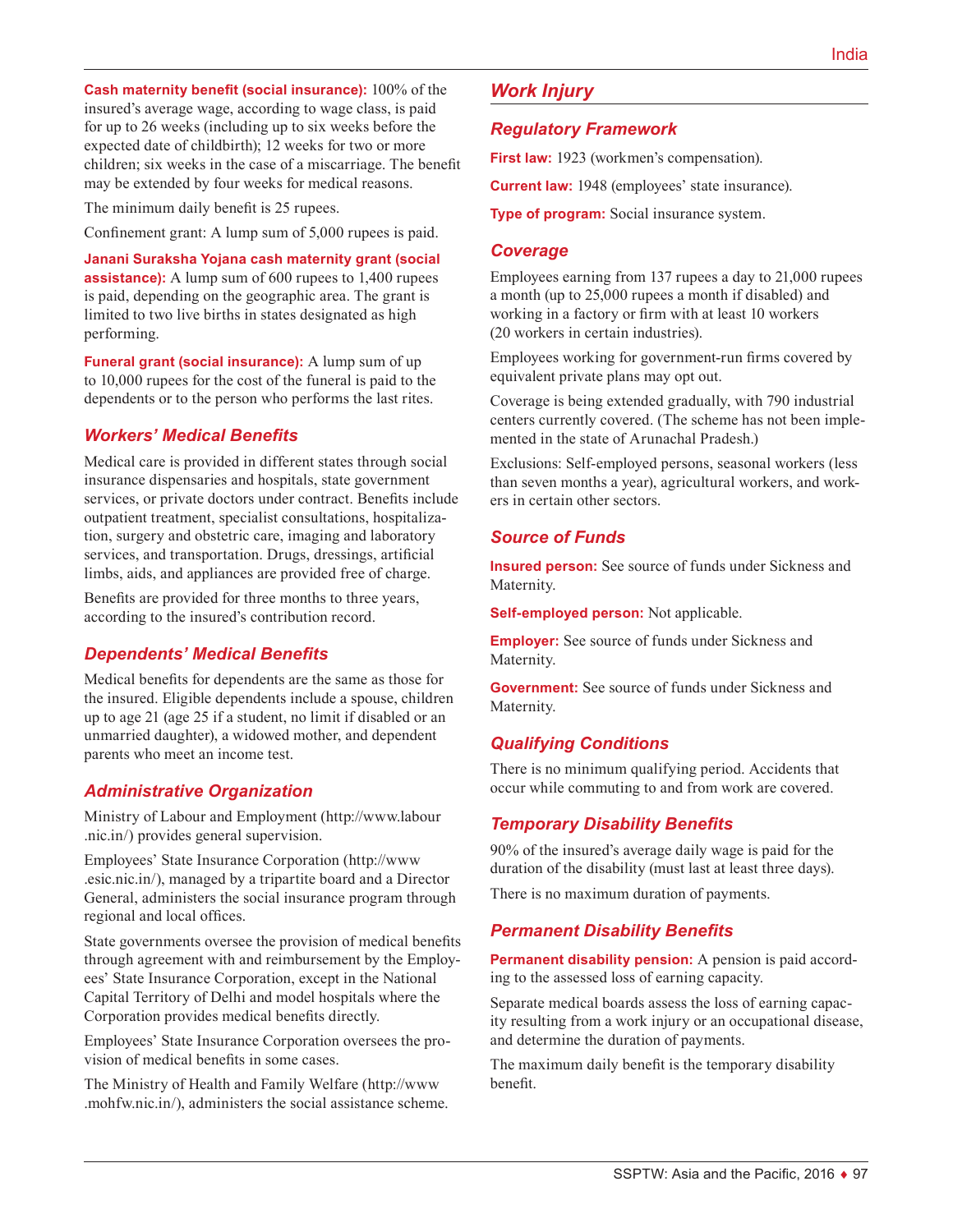If the daily benefit is 10 rupees or less and the total value of the benefit does not exceed 60,000 rupees, the benefit may be paid as a lump sum.

Partial disability: A percentage of the full pension is paid according to the assessed loss of earning capacity.

Benefit adjustment: The Employees' State Insurance Corporation periodically reviews benefits and adjusts them for inflation.

# *Workers' Medical Benefits*

Services are provided in different states through social insurance dispensaries and hospitals, state government services, or private doctors under contract. Benefits include outpatient treatment; specialist consultations; hospitalization; surgery; obstetric care; imaging and laboratory services; transportation; and free medicine, dressings, artificial limbs, aids, and appliances.

# *Survivor Benefits*

**Spouse's pension:** 60% of the disability pension the deceased received or was entitled to receive is paid to the widow(er). If there is more than one widow, the benefit is split equally.

**Orphan's and widowed mother's pension:** 40% of the disability pension the deceased received or was entitled to receive is paid for an orphan younger than age 25 (no limit if disabled or an unmarried daughter) and widowed mother.

All survivor benefits combined must not exceed 100% of the pension the deceased received or was entitled to receive.

**Other eligible survivors:** If there is no widow(er), orphan, or widowed mother, up to 40% of the disability pension the deceased received or was entitled to receive is paid to other eligible survivors including the deceased's father, widowed mother in-law, grandparents, and other dependents younger than age 18 (no limit if an unmarried female).

The minimum monthly benefit is 1,200 rupees for each family.

**Funeral grant:** A lump sum of up to 10,000 rupees for the cost of the funeral is paid to the oldest member of the family or to the person who pays for the funeral.

# *Administrative Organization*

Ministry of Labour and Employment ([http://www.labour](http://www.labour.nic.in/) [.nic.in/](http://www.labour.nic.in/)) provides general supervision.

Employees' State Insurance Corporation ([http://www.esic](http://www.esic.nic.in/) [.nic.in/](http://www.esic.nic.in/)), managed by a tripartite board and a Director General, administers the program through regional and local offices.

State governments oversee the provision of medical benefits through agreement with and reimbursement by the Employees' State Insurance Corporation.

Employees' State Insurance Corporation oversees the provision of medical benefits in some cases.

# *Unemployment*

## *Regulatory Framework*

**First and current laws:** 1948 (state insurance) and 2005 (rural employment guarantee).

**Type of program:** Social insurance and social assistance system.

### *Coverage*

**Social insurance:** Employees earning from 137 rupees a day to 21,000 rupees a month (up to 25,000 rupees a month if disabled) and working in a factory or firm with at least 10 workers (20 workers in certain industries).

Exclusions: Self-employed persons.

**Social assistance:** Households in qualified rural areas.

### *Source of Funds*

#### **Insured person**

*Social insurance:* See source of funds under Sickness and Maternity.

*Social assistance:* None.

**Self-employed person**

*Social insurance:* Not applicable.

*Social assistance:* None.

#### **Employer**

*Social insurance:* See source of funds under Sickness and Maternity.

*Social assistance:* None.

#### **Government**

*Social insurance:* See source of funds under Sickness and Maternity.

*Social assistance:* The total cost is funded by state governments.

# *Qualifying Conditions*

**Unemployment allowance (social insurance):** Must have at least two years of contributions. Unemployment must be due to the closure of the factory or firm, retrenchment, or an assessed nonwork-related disability of at least 40%.

**National Rural Employment Guarantee scheme (social assistance):** A member of the household must volunteer to do unskilled manual work in qualified rural areas.